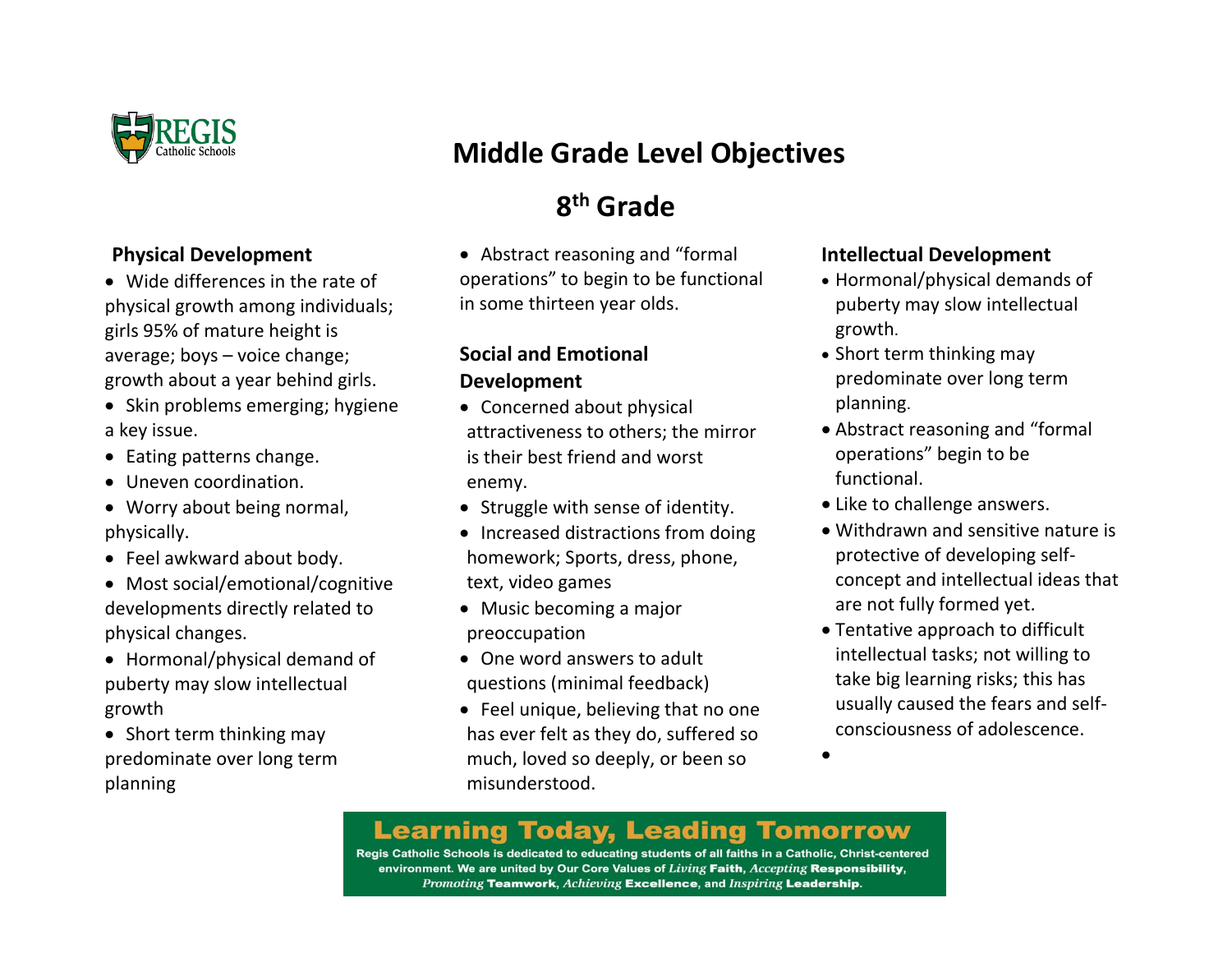#### **Intellectual Development Continued**

- Risk-taking behaviors spring from lack of cause-effect thinking; highest incidence of experimentation with drinking drugs, smoking, etc. takes place between ages 12 and 16.
- Concerns with rules/fairness; idealistic

#### **Religion**

- Implement concrete ways to live out the Spiritual and Corporal Works of Mercy.
- Examine how virtues and vices can affect the ability to make good moral decisions.
- Compare and contrast vocations as ways to grow in sanctity.
- Describe the authority and hierarchy of the Church as founded by Christ.
- Examine the relationship between the Last Things and the Communion of Saints
- Construct an outline of the birth of the Church and events throughout its history.
- Implement various prayer forms in their daily lives.
- Explain defenses to common objections to topics discussed in this grade level.
- Implement service in their lives based on their God-given talents.

#### **Reading**

- Interpret, through the lens of Catholic Church Doctrine, evidence from literature, informational text, and media to support analysis, research, and reflection.
- Clarify the meaning of unknown and multiple meaning words and phrases by using context clues at a grade appropriate level.
- Interpret figurative language, symbols, themes, main ideas, characters, and parts of plot structure.
- Appraise bias, point of view, purpose, voice, form, structure, tones, and style in various texts.

#### **Writing**

- Construct well-focused paragraphs that work together for a cohesive purpose.
- Compose sentences with complex and varied structures with teacher and peer support.
- Write with grade level vocabulary, proper conventions of Standard English grammar, usage and mechanics for writing.
- Produce detailed research writing that utilizes specific, relevant and credible self-selected sources using valid reasoning.

#### **Math**

- Construct inequalities using realworld situations.
- Solve equations and inequalities using rational number properties.
- Analyze proportional relationships to solve real-world problems.
- Apply rules of exponents.
- Graph functions to model relationships between quantities.
- $\bullet$

#### **Learning Today, Leading Tomorrow**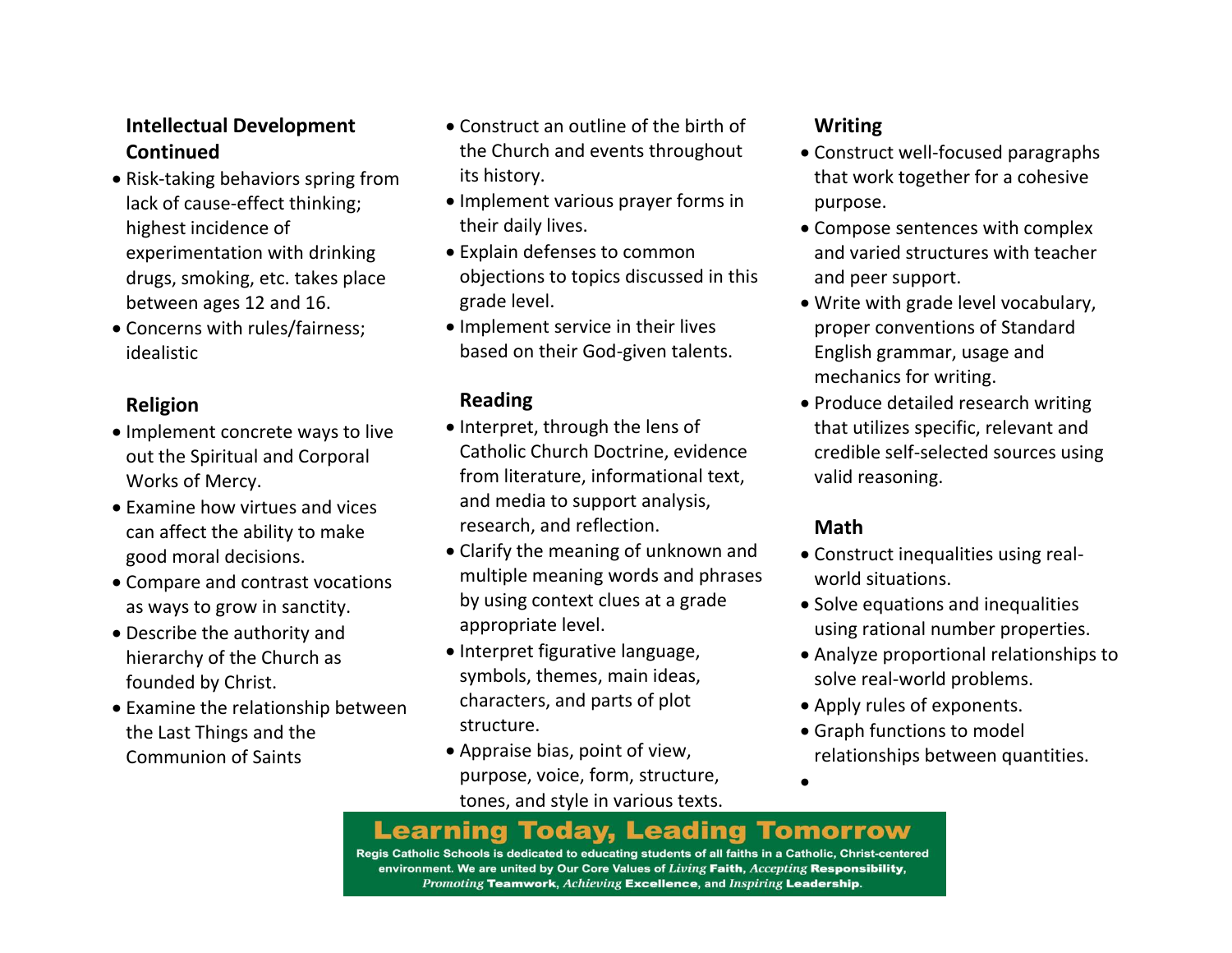#### **Math Continued**

- Apply appropriate techniques, tools, and formulas to estimate and determine geometric measurements and transformations.
- Interpret data using descriptive statistics including range, mode, median, quartiles, outliers, and mean.

#### **Us History**

- Differentiate how diverse colonial interests helped shape the nation's future.
- Assemble changing events and attitudes of the American Revolution.
- Identify the development of American government and its modern form.
- Formulate a connection between America's physical expansion, economic growth, and population.
- Synthesize past American diversity to pre-Civil War divisions.
- Critique the positive and negative consequences of the Civil War.

• Infer how significant events might shape the future.

#### **Physical Science**

- Predict and explore the properties and changes in matter.
- Analyze with scaffolding the structure of atoms and organization of periodic table. Also describe interactions between substances.
- Distinguish between kinetic and potential energy, apply concepts regarding the flow of energy to real world situations.
- Relate mechanical, chemical, nuclear, sound, thermal, and electromagnetic energy sources to real-life situations, with scaffolding.
- Summarize and apply Newton's Laws of Motion to real-life situations.
- Design an experiment demonstrating the connections between electricity and magnetism.

#### **Fine Arts**

- Compose or improvise rhythmic, melodic or harmonic phrases independently.
- Categorize a variety of musical examples from different genres using proper terminology.
- Evaluate based on set criteria the quality and effectiveness of their own and other's performances and providing constructive suggestions for improvement.
- Analyze the influence of composers and performers on music, styles, traditions and performances practices.
- Demonstrate and differentiate and appropriate understanding of audience behavior in varied performance settings.

### **Visual Arts**

 Apply abstract concepts in the planning and development of art.

# **Learning Today, Leading Tomorrow**